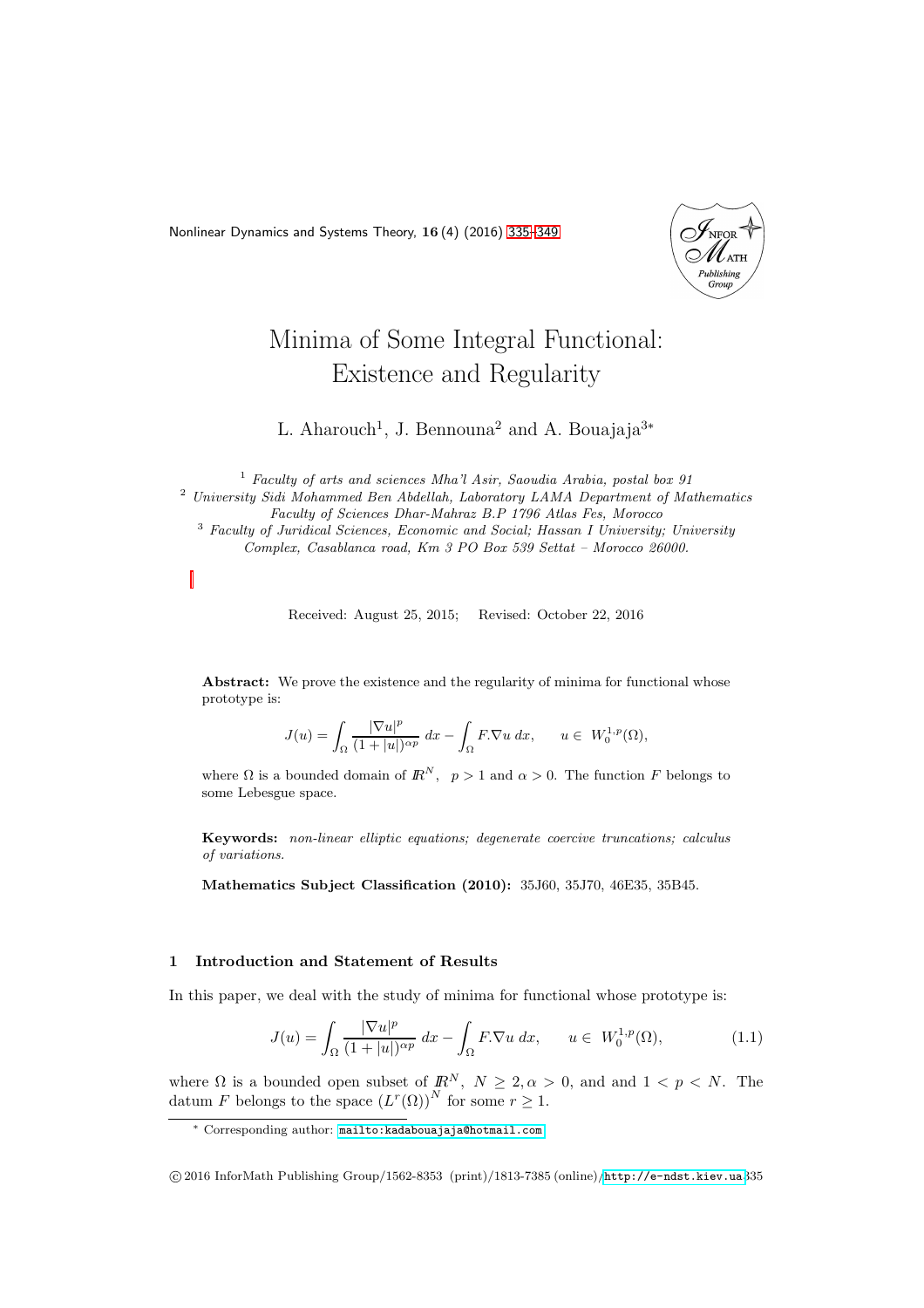Z The search of sufficient condition to secure that the functional  $J(u)$  = Ω  $a(x, u, \nabla u) dx$  attained an extreme value has a long history (see B. Dacorogna [\[8\]](#page-14-0)). R. Tahraoui, A. Cellina and S. Perrotta in  $[6,12]$  $[6,12]$  prove that the functional  $J$  admits a unique minimum, without any assumptions on a, except for the lower semi-continuity and the growth condition. Landes in [\[10\]](#page-14-3) has shown that if  $J$  is weakly lower semi-continuous at one fixed level set, then this level set is an extreme value of  $J$  or the defining  $a$  is convex in the gradient.

The functional J (see (1.1)) is defined on  $W_0^{1,p}(\Omega)$ , when  $r \geq p'$ , but it may not be coercive on the same space as u becomes large (see Example 3.3 of [\[3\]](#page-13-1)). Thus even if  $J$ is lower semi-continuous on  $W_0^{1,p}(\Omega)$  as a consequence of the De Giorgi theorem, the lack of coerciveness implies that  $J$  may not attain its minimum on  $W_0^{1,p}(\Omega)$  even in the case in which  $J$  is bounded from below (see Example 3.2 of [\[3\]](#page-13-1)). To overcome this difficulty we will reason (as in [\[3\]](#page-13-1)) by extending the functional  $\tilde{J}$  to  $W_0^{1,q}(\Omega)$  for some  $q < p$  depending on  $\alpha$ . Thus functional attains its minimum on this larger space when  $r \geq q'$ . In the same way we cite the recent works of Boccardo and Orsina [\[1,](#page-13-2)2].

In this paper, we will prove several results of existence and regularity of minima (depending on the summability of the datum  $F$ ) for functional  $J$ .

Let us give the precise assumptions on the problem that we will study. Let  $\Omega$  be a bounded open subset of  $\mathbb{R}^N, N \geq 2$ . Let  $1 < p < N$ , and let  $a : \Omega \times \mathbb{R}^N \to \mathbb{R}$  be a Caratheodory function (that is,  $a(., t)$  is measurable on  $\Omega$  for every  $t \in \mathbb{R}$ , and  $a(x, .)$  is continuous on  $\mathbb R$  for almost every  $x$  in  $\Omega$ ), such that the following assumption

<span id="page-1-0"></span>
$$
\frac{\beta_0}{(1+|t|)^{\alpha p}} \le a(x,t) \le \beta_1 \tag{1.2}
$$

for almost every x in  $\Omega$ , for every t in R where  $\alpha, \beta_0$  and  $\beta_1$  are positive constants. We furthermore suppose that:

<span id="page-1-1"></span>
$$
0 < \alpha < \frac{1}{p'}.\tag{1.3}
$$

The function  $F$  is such that:

$$
|F| \in L^r(\Omega) \quad \text{for some} \quad r \ge p'. \tag{1.4}
$$

Example of the function  $a$  that satisfies  $(1.2)$  is:

$$
a(x,t) = \frac{\beta_0}{(b(x) + |t|)^{\alpha p}},
$$

where b is a measurable function on  $\Omega$  such that:

$$
0 < \beta_2 \le b(x) \le \beta_3 \quad \text{for almost everywhere in} \quad \Omega,\tag{1.5}
$$

where  $\beta_2$  and  $\beta_3$  are two positive constants.

Similar problems have been considered in [\[3\]](#page-13-1), more precisely the authors have studied the existence and the regularity of minima for functional:

$$
I(u) = \int_{\Omega} a(x, u) |\nabla u|^p dx - \int_{\Omega} f.u dx, \qquad u \in \alpha > 0,
$$
 (1.6)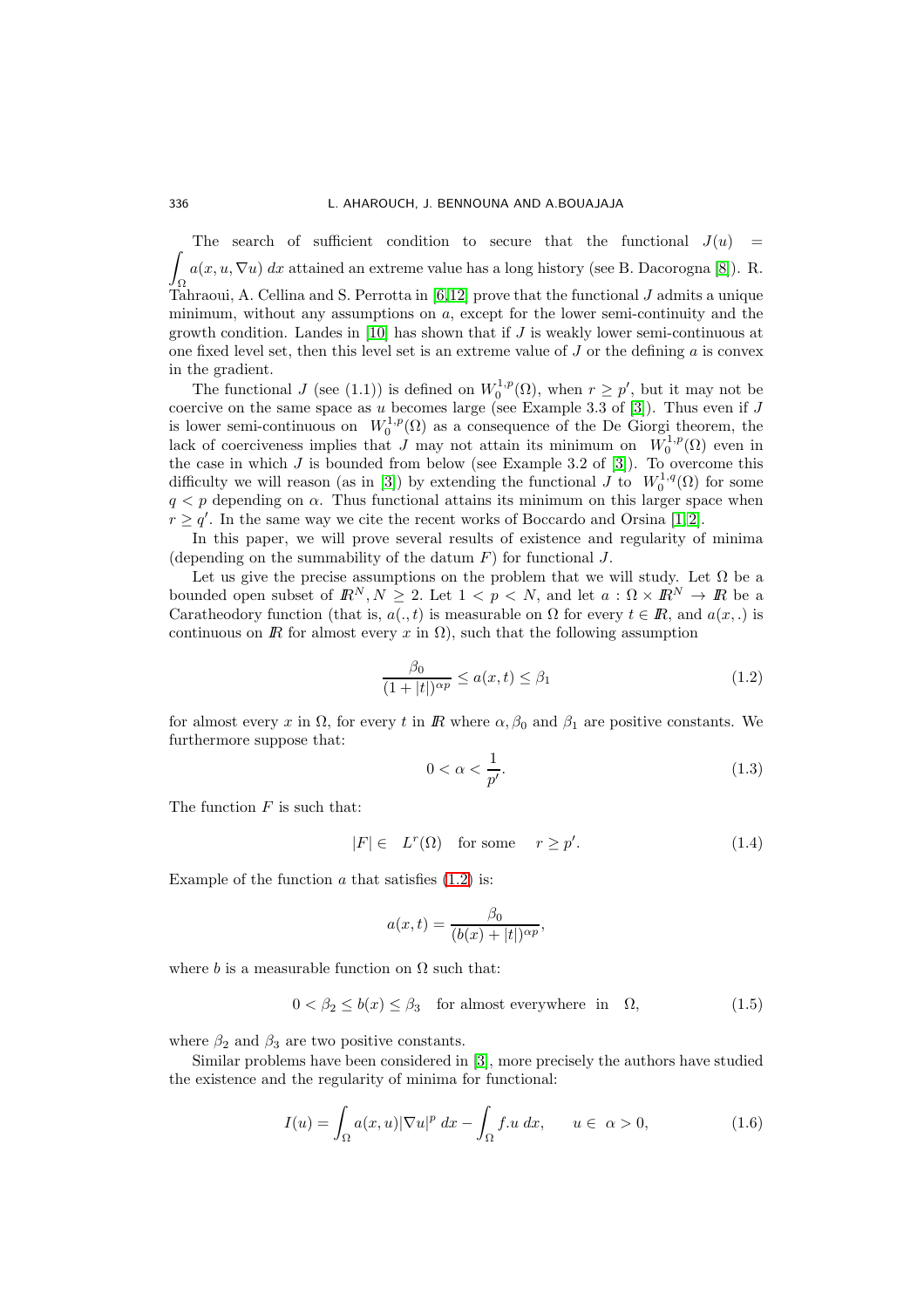where f belongs to  $L^r(\Omega)$  for some  $r \geq p'$ . The following regularity was proved in [\[3\]](#page-13-1) in light of various summability of the source term

$$
\begin{aligned}\nr &> \frac{r}{p} &> u \in W_0^{1,p}(\Omega) \cap L^\infty(\Omega), \\
\left(\frac{p^*}{1 + \alpha p}\right)' &\leq r < \frac{r}{p} &> u \in W_0^{1,p}(\Omega) \cap L^s(\Omega), \\
\left(p^*(1 - \alpha)\right)' &\leq r < \left(\frac{p^*}{1 + \alpha p}\right)' &> u \in W_0^{1,p}(\Omega) \cap L^s(\Omega),\n\end{aligned}
$$

where

$$
s = \frac{Nr(p(1 - \alpha) - 1)}{N - rp}, \quad \rho = \frac{Nr(p(1 - \alpha) - 1)}{N - r(1 + \alpha p)}
$$

Following this way, in this paper, we are interested in the existence and the regularity of minima for functional  $J(v)$ .

#### Notations :

In the sequel we will use the following functions of a real variable depending on a parameter  $k > 0$ :

<span id="page-2-2"></span>
$$
T_k(s) = \max(-k, \min(k, s)), \qquad G_k(s) = s - T_k(s). \tag{1.7}
$$

.

Furthermore, we will denote by c or  $c_1, c_2, \ldots$ , various constants which may depend on the data of the problem, whose value may vary from line to line.

If  $1 < \sigma < N$ , we denote by  $\sigma^* = \frac{N\sigma}{N-\sigma}$  the Sobolev embedding exponent for the space  $W_0^{1,\sigma}(\Omega)$ .

If  $u : \Omega \to \mathbb{R}$  is a Lebesgue measurable function, we define, for all  $k \geq 0$ 

<span id="page-2-1"></span>
$$
A_k = \{ x \in \Omega : |u(x)| \ge k \}, \quad B_k = \{ x \in \Omega : k \le |u(x)| \le k + 1 \}. \tag{1.8}
$$

If E is a Lebesgue measurable subset of  $\mathbb{R}^N$ , we denote by  $|E|$  its N-dimensional Lebesgue measure.

We extend the definition of J to a larger space, namely  $W_0^{1,q}(\Omega)$ , with  $q = \frac{Np(1-\alpha)}{N-\alpha p}$ p, in the following way:

$$
I(v) = \begin{cases} J(v), & \text{if } \int_{\Omega} a(x, v) |\nabla v|^p dx < +\infty, \\ +\infty, & \text{otherwise.} \end{cases}
$$
(1.9)

For the sake of simplicity, in the following we suppose that:

$$
a(x,t) = \frac{1}{(1+|t|)^{\alpha p}}.\t(1.10)
$$

Our results are the following:

**Theorem 1.1** Let  $q = \frac{Np(1-\alpha)}{N}$  $\frac{P(Y - \alpha)}{N - \alpha p}$ , and let F be a function such that  $|F| \in L^r(\Omega)$ with  $r \ge q'$ . Then there exists a minimum u of I on  $W_0^{1,q}(\Omega)$ .

<span id="page-2-0"></span>The second result considers the case where  $|F|$  has a high summability.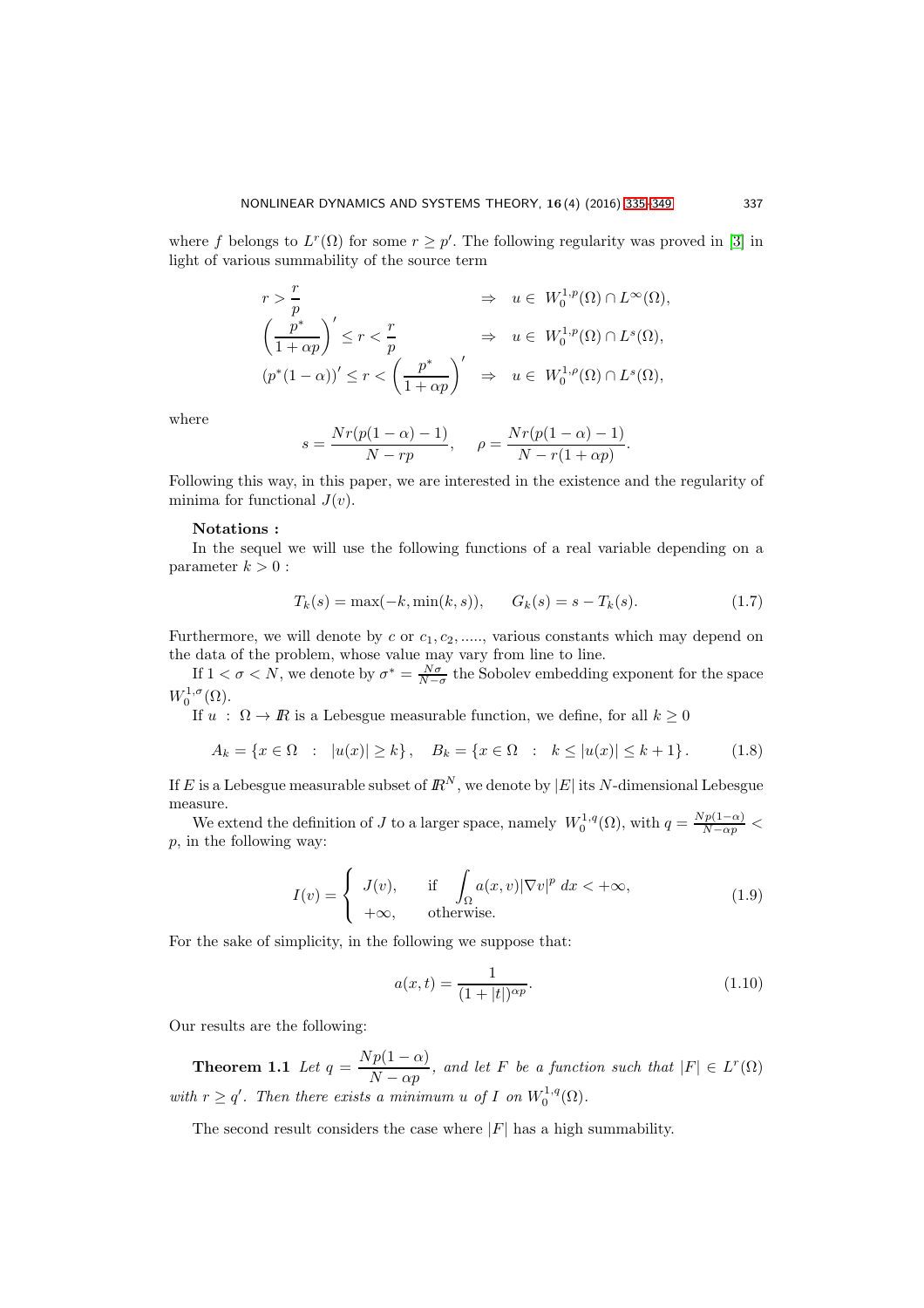#### 338 L. AHAROUCH, J. BENNOUNA AND A.BOUAJAJA

**Theorem 1.2** Let F be such that  $|F| \in L^r(\Omega)$  with  $r > \frac{N}{p-1}$ . Then any minimum u of I on  $W_0^{1,q}(\Omega)$  belongs to  $W_0^{1,p}(\Omega) \cap L^{\infty}(\Omega)$ ; thus J attains its minimum on  $W_0^{1,p}(\Omega)$ .

**Remark 1.1** Note that the condition  $0 < \alpha < \frac{1}{2}$  $\frac{1}{p'}$  implies that  $\frac{N}{p-1} > q'$ .

**Remark 1.2** Observe that the condition on r does not depend on  $\alpha$ , and the result also does not depend on  $\alpha$ . The main tool of the proof will be an  $L^{\infty}(\Omega)$  estimate, which then implies the  $W_0^{1,p}(\Omega)$  estimate.

<span id="page-3-0"></span>**Theorem 1.3** Let F be such that  $|F| \in L^r(\Omega)$  with

$$
\frac{Np'}{N - \alpha p'(N-p)} \le r < \frac{N}{p-1}.
$$

Then any minimum u of I on  $W_0^{1,q}(\Omega)$  belongs to  $W_0^{1,p}(\Omega) \cap L^s(\Omega)$ ; thus J attains its  $minimum on W_0^{1,p}(\Omega), where$ 

$$
s = \frac{Nr(p(1-\alpha)-1)}{N-r(p-1)}.
$$

**Remark 1.3** Since  $0 < \alpha < \frac{1}{2}$  $\frac{1}{p'}$  we have:

$$
\frac{Np'}{N - \alpha p'(N-p)} < \frac{N}{p-1}.
$$

Remark 1.4 Observe that if the minima are not bounded, we still have that they belong to  $W_0^{1,p}(\Omega)$ . The  $W_0^{1,p}(\Omega)$  regularity result will be proveded combining the information that u belongs to  $L^s(\Omega)$  with the fact that u is minimum.

**Remark 1.5** As a consequence of the previous theorem, if  $r = \frac{N}{n}$  $\frac{1}{p-1}$ , we have that any minimum u belongs to  $W_0^{1,p}(\Omega)$  and to  $L^s(\Omega)$ , for every  $s < +\infty$ .

If we decrease the summability of  $F$ , we find minima of  $I$  which do not in general belong any more to  $W_0^{1,p}(\Omega)$ .

**Theorem 1.4** Let F be such that  $|F| \in L^r(\Omega)$  with

<span id="page-3-1"></span>
$$
q' \le r < \frac{Np'}{N - \alpha p'(N - p)}.
$$

Then any minimum u of I on  $W_0^{1,q}(\Omega)$  belongs to  $W_0^{1,\rho}(\Omega) \cap L^s(\Omega)$ ; thus J attains its minimum on  $W_0^{1,\rho}(\Omega)$ , where

$$
\rho = \frac{Nr\left(p(1-\alpha) - 1\right)}{N - \alpha pr}.
$$

**Remark 1.6** Note that the condition  $0 < \alpha < \frac{1}{2}$  $\frac{1}{p'}$  implies that:

$$
q' < \frac{Np'}{N - \alpha p'(N - p)}.
$$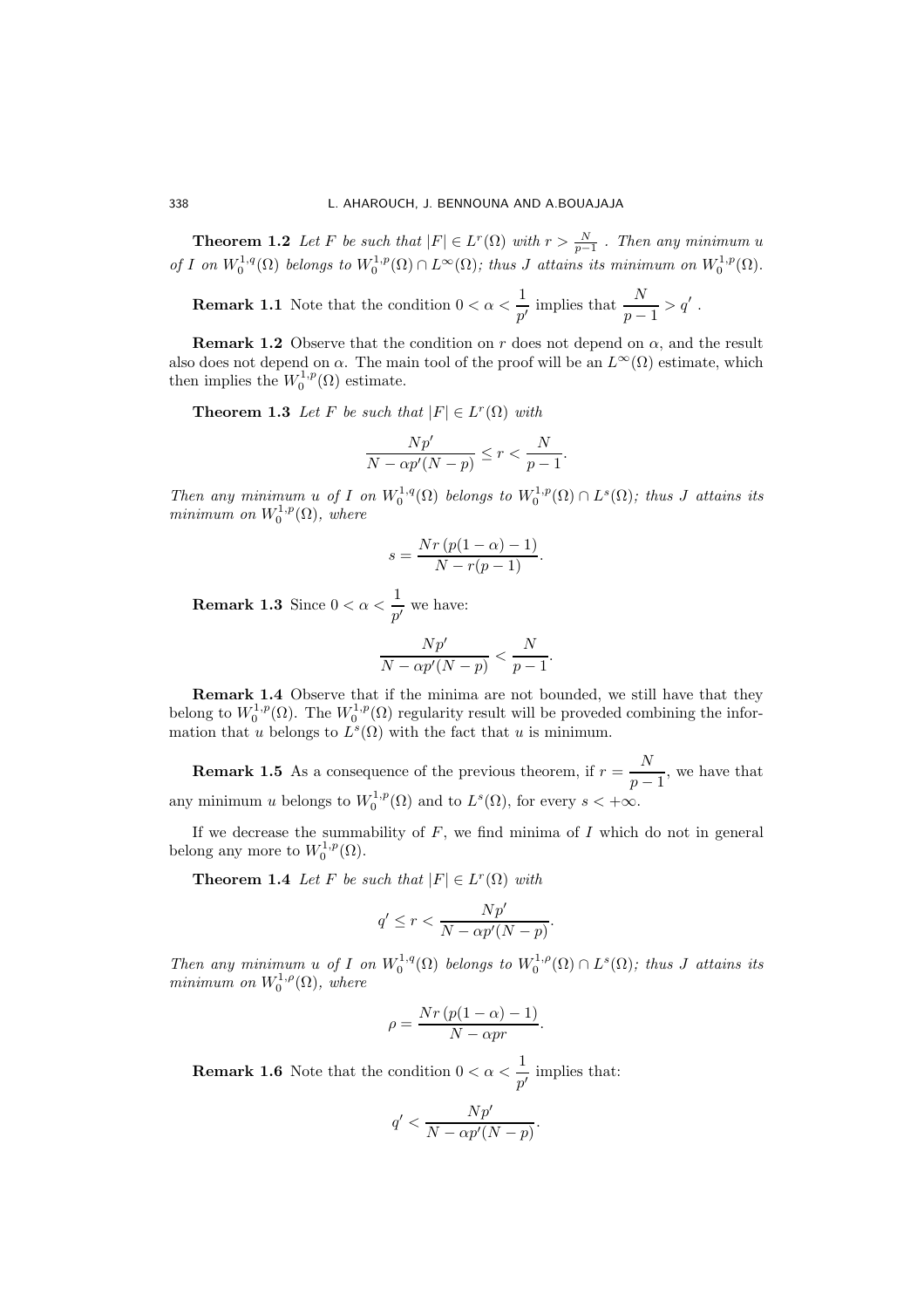**Remark 1.7** If  $\alpha$  tends to  $\frac{1}{p'}$  both  $\frac{Np'}{N - \alpha p'(N-p)}$  and  $q'$  converge to  $\frac{N}{p-p}$  $\frac{1}{p-1}$ , so that Theorems [1](#page-3-0).3 and 1.[4](#page-3-1) cannot be applied if  $\alpha = \frac{1}{4}$  $\frac{1}{p'}$ .

The paper is organized as follows. In the next section we prove the existence of minima for J, in the third section we give the proof of Theorem 1.[2](#page-2-0) (proof of bounded minima), while the fourth section is devoted to the proof of Theorems 1.[3](#page-3-0) and [1](#page-3-1).4.

## 2 Existence of Minima

<span id="page-4-2"></span>In order to prove that there exists a minimum of I on  $W_0^{1,q}(\Omega)$ , we are going to prove that I is both coercive and weakly lower semicontinuous on  $W_0^{1,q}(\Omega)$ .

**Theorem 2.1** Let F be such that:  $|F| \in L^r(\Omega)$  with  $r \ge q'$ . Then I is coercive and weakly lower semi-continuous on  $W_0^{1,q}(\Omega)$ .

Proof. The weak lower semi-continuity is a consequence of a theorem by De Giorgi (see [\[9\]](#page-14-4)). As far as the coerciveness is concerned, it is enough to consider v in  $W_0^{1,q}(\Omega)$ such that  $I(v)$  is finite.

We have

$$
\int_{\Omega} |\nabla v|^q dx = \int_{\Omega} \frac{|\nabla v|^q}{(1+|v|)^{\alpha q}} (1+|v|)^{\alpha q} dx,
$$

therefore, by the Hölder inequality we get:

$$
\int_{\Omega} |\nabla v|^q dx \leq c \left( \int_{\Omega} \frac{|\nabla v|^p}{(1+|v|)^{\alpha p}} dx \right)^{\frac{q}{p}} \left( \int_{\Omega} (1+|v|)^{\frac{\alpha pq}{p-q}} dx \right)^{1-\frac{q}{p}}.
$$

By the fact that  $q^* = \frac{\alpha pq}{p-q}$  and Sobolev embedding theorem we obtain:

$$
\int_{\Omega} |\nabla v|^q dx \leq c \left( \int_{\Omega} \frac{|\nabla v|^p}{(1+|v|)^{\alpha p}} dx \right)^{\frac{q}{p}} \left( 1 + \left( \int_{\Omega} |\nabla v|^q dx \right)^{\frac{q}{q}} \right)^{1-\frac{q}{p}},
$$

which implies that if  $R = ||v||_{W_0^{1,q}(\Omega)}$ 

<span id="page-4-0"></span>
$$
R^{p} \le \left(\int_{\Omega} \frac{|\nabla v|^{p}}{(1+|v|)^{\alpha p}} dx\right)^{\frac{q}{p}} \left(1 + R^{q^{*}}\right)^{1-\frac{q}{p}}.
$$
 (2.1)

On the other hand we have:

<span id="page-4-1"></span>
$$
\left| \int_{\Omega} F. \nabla v \, dx \right| \leq c \left( \int_{\Omega} |F|^{q'} \, dx \right)^{\frac{1}{q'}} \left( \int_{\Omega} |\nabla v|^{q} \, dx \right)^{\frac{1}{q}}.
$$
\n
$$
\leq cR.
$$
\n(2.2)

Thus, by  $(2.1)$  and  $(2.2)$  we obtain:

$$
I(v) \ge c \frac{R^p}{(1 + R^{q^*})^{\frac{p}{q} - 1}} - cR.
$$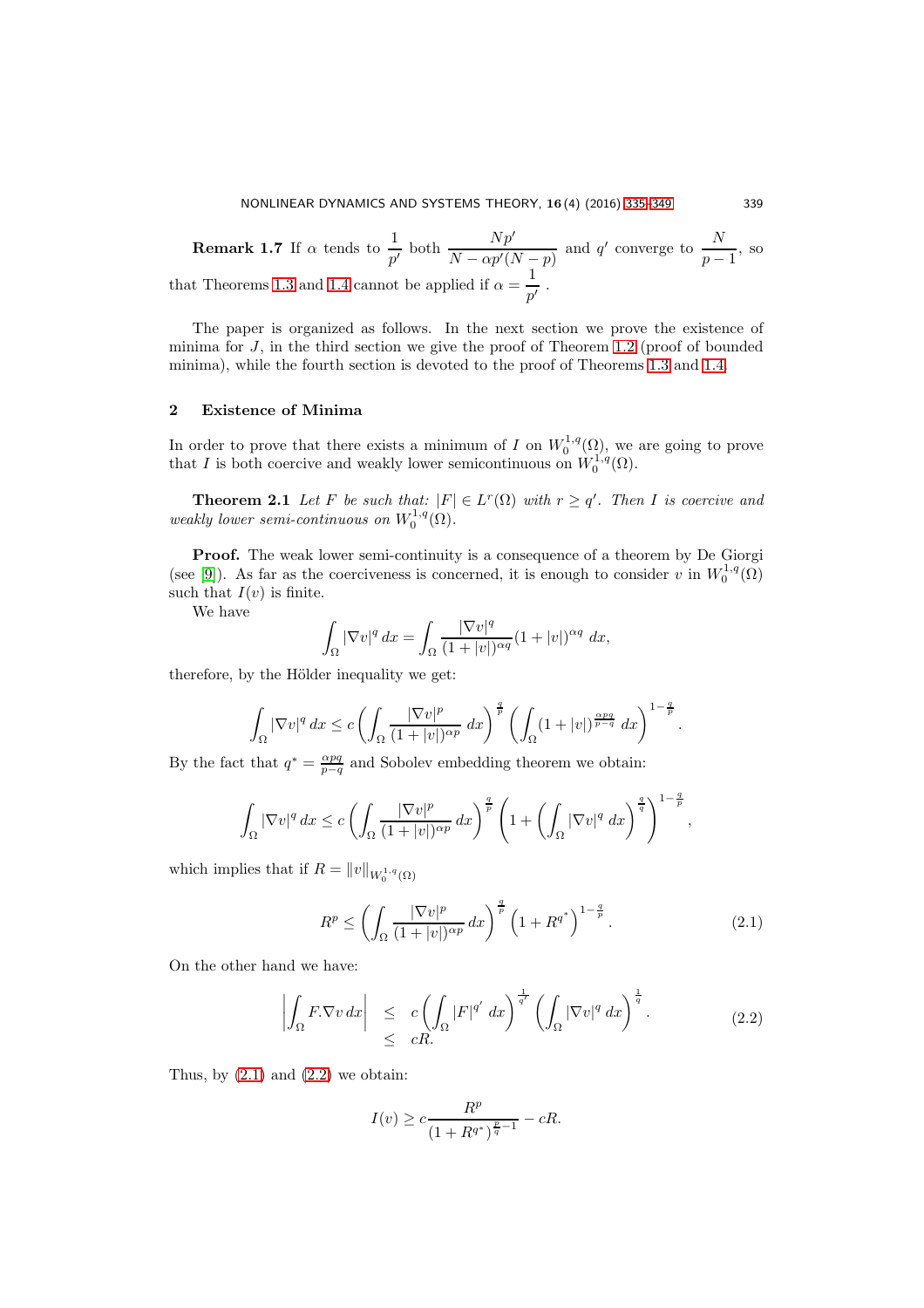Using the definition of  $q$ , it is easy to check that:

$$
p - q^* \left(\frac{p}{q} - 1\right) > 1,
$$

so that

$$
\lim_{R \to +\infty} I(v) = +\infty.
$$

That is *I* is coercive on  $W_0^{1,q}(\Omega)$ .

By standard results, we deduce that there exists the minimum of I on  $W_0^{1,q}(\Omega)$  and then Theorem [1](#page-0-1).1 is proved.

#### 3 Bounded Minima

By Theorem [2.1](#page-4-2) there exists u in  $W_0^{1,q}(\Omega)$  such that

$$
I(u) = \min \left\{ I(u), \quad v \in W_0^{1,q}(\Omega) \right\},\,
$$

i.e.

<span id="page-5-0"></span>
$$
I(u) \le I(v) \quad \text{for all} \quad v \in W_0^{1,q}(\Omega). \tag{3.1}
$$

#### 3.1 Some lemmas

To prove the bounded minima, we need the following lemmas.

**Lemma 3.1** [\[4\]](#page-14-5) Let w be a function in  $W_0^{1,\sigma}(\Omega)$  such that, for k greater than some  $\mathfrak{k}_0$ 

<span id="page-5-2"></span>
$$
\int_{A_k} |\nabla w|^{\sigma} dx \le ck^{\theta \sigma} |A_k|^{\frac{\sigma}{\sigma^*} + \varepsilon},
$$

where  $\varepsilon > 0$ ,  $0 \le \theta < 1$ . Then the norm of w in  $L^{\infty}(\Omega)$  is bounded by a constant which depends on  $c, \theta, \sigma, N, \varepsilon, k_0$ .

<span id="page-5-1"></span>The proof of this lemma can be found in the Appendix of [\[4\]](#page-14-5), its proof is based on the lemma according to Stampacchia [\[11\]](#page-14-6).

**Lemma 3.2** Let u be the minima of I in  $W_0^{1,q}(\Omega)$ , then

<span id="page-5-3"></span>
$$
\int_{A_k} \frac{|\nabla u|^p}{(1+|u|)^{\alpha p}} dx \le \int_{A_k} F.\nabla G_k(u) dx, \quad \forall \ k > 0,
$$
\n(3.2)

where  $A_k$  is as in [\(1](#page-2-2).8) and  $G_k$  is the function defined in (1.7).

**Proof.** We have,  $I(u) \leq I(0) = 0$ , then

$$
\int_{\Omega} \frac{|\nabla u|^p}{(1+|u|)^{\alpha p}} dx \le \int_{\Omega} F.\nabla u dx < +\infty.
$$

On the other hand, we have for all  $k > 0$ 

$$
\int_{\Omega} \frac{|\nabla T_k(u)|^p}{(1+|T_k(u)|)^{\alpha p}} dx = \int_{\{|u| \le k\}} \frac{|\nabla u|^p}{(1+|u|)^{\alpha p}} dx \le \int_{\Omega} \frac{|\nabla u|^p}{(1+|u|)^{\alpha p}} dx < +\infty.
$$

We take  $v = T_k(u)$  as a test function in (3.[1\)](#page-5-0) to obtain:

$$
\int_{A_k} \frac{|\nabla u|^p}{(1+|u|)^{\alpha p}} dx \le \int_{A_k} F.\nabla G_k(u) dx, \quad \forall \ k > 0.
$$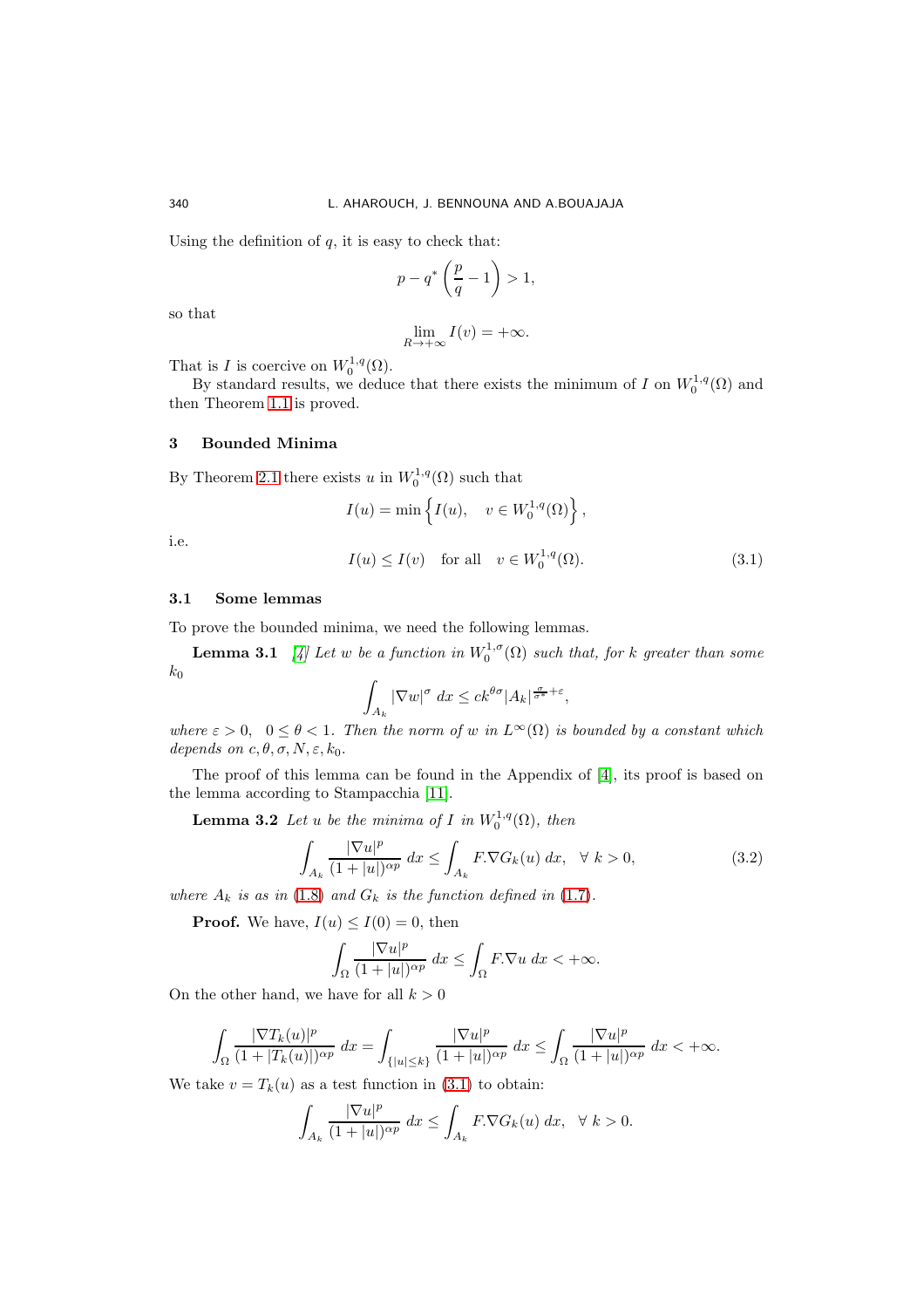## 3.2 Proof of Theorem [1.2](#page-2-0)

Let  $\sigma$  be such that  $r' < \sigma < q < p$ , this implies that  $\frac{1}{r} + \frac{1}{\sigma}$  $\frac{1}{\sigma}$  < 1, then by Hölder inequality, we have:

$$
\int_{A_k} |F \cdot \nabla G_k(u)| \, dx \leq \|F\|_{L^r} \left[ \int_{A_k} |\nabla G_k(u)|^{\sigma} \, dx \right]^{\frac{1}{\sigma}} \cdot |A_k|^{1 - \frac{1}{\sigma} - \frac{1}{r}}
$$
\n
$$
\leq c \left[ \int_{A_k} |\nabla G_k(u)|^{\sigma} \, dx \right]^{\frac{1}{\sigma}} \cdot |A_k|^{1 - \frac{1}{\sigma} - \frac{1}{r}}
$$

and by Lemma [3.2,](#page-5-1) we deduce that:

<span id="page-6-0"></span>
$$
\int_{A_k} \frac{|\nabla u|^p}{(1+|u|)^{\alpha p}} dx \le c \left[ \int_{A_k} |\nabla G_k(u)|^{\sigma} dx \right]^{\frac{1}{\sigma}} . |A_k|^{1-\frac{1}{\sigma}-\frac{1}{r}}.
$$
\n(3.3)

Moreover, by the Hölder inequality, we obtain:

$$
\int_{A_k} |\nabla u|^{\sigma} dx = \int_{A_k} \frac{|\nabla u|^{\sigma}}{(1+|u|)^{\alpha \sigma}} (1+|u|)^{\alpha \sigma} dx
$$
  
\n
$$
\leq \left[ \int_{A_k} \frac{|\nabla u|^p}{(1+|u|)^{\alpha p}} dx \right]^{\frac{\sigma}{p}} \left[ \int_{A_k} (1+|u|)^{\frac{\alpha \sigma_p}{p-\sigma}} dx \right]^{1-\frac{\sigma}{p}},
$$

therefore, by [\(3](#page-6-0).3), we have:

$$
\int_{A_k} |\nabla u|^{\sigma} dx \leq c |A_k|^{(1-\frac{1}{\sigma}-\frac{1}{r})\frac{\sigma}{p-1}} \left[ \int_{A_k} (1+|u|)^{\frac{\alpha\sigma p}{p-\sigma}} dx \right]^{\frac{p-\sigma}{p-1}}.
$$
 (3.4)

Since if  $k \ge 1$ , one has on  $A_k$  that  $1 + |u| \le 2(k + |G_k(u)|)$ , we can write:

$$
\int_{A_k} |\nabla u|^{\sigma} dx \leq c \left\{ k^{\frac{\alpha \sigma p}{p-1}} |A_k|^{(1-\frac{1}{\sigma}-\frac{1}{r})\frac{\sigma}{p-1}+\frac{p-\sigma}{p-1}} \right. \\ \left. + |A_k|^{(1-\frac{1}{\sigma}-\frac{1}{r})\frac{\sigma}{p-1}} \left[ \int_{A_k} |G_k(u)|^{\frac{\alpha \sigma p}{p-\sigma}} dx \right]^{\frac{p-\sigma}{p-1}} \right\}.
$$

Now, we choose  $\sigma$  such that  $\frac{\alpha \sigma p}{p - \sigma} < \sigma^*$ , and therefore, using Hölder's and Sobolev's inequalities one obtains:

$$
\int_{A_k} |\nabla u|^{\sigma} dx \leq c \left\{ k^{\frac{\alpha \sigma p}{p-1}} |A_k|^{(1-\frac{1}{\sigma}-\frac{1}{r})\frac{\sigma}{p-1}+\frac{p-\sigma}{p-1}} + \frac{1}{r-1}} + |A_k|^{(1-\frac{1}{\sigma}-\frac{1}{r})\frac{\sigma}{p-1}-\frac{\alpha p}{p-1}\frac{\sigma}{r}} \left[ \int_{A_k} |\nabla u|^{\sigma} dx \right]^{\frac{\alpha p}{p-1}} \right\}.
$$

Using the Young's inequality with exponents  $\frac{1}{\alpha p'}$  and  $\frac{1}{1-\alpha p'}$ , on the second term on the right side, we get:

$$
|A_k|^{(1-\frac{1}{\sigma}-\frac{1}{r})\frac{\sigma}{p-1}-\frac{\alpha p}{p-1}\cdot\frac{\sigma}{\sigma^*}}\left[\int_{A_k}|\nabla u|^{\sigma} dx\right]^{\frac{\alpha p}{p-1}} \leq \frac{1}{2}\int_{A_k}|\nabla u|^{\sigma} dx + c|A_k|^{(p-1-\frac{\sigma}{r}-\alpha p\frac{\sigma}{\sigma^*})\frac{1}{(p-1)(1-\alpha p')}}
$$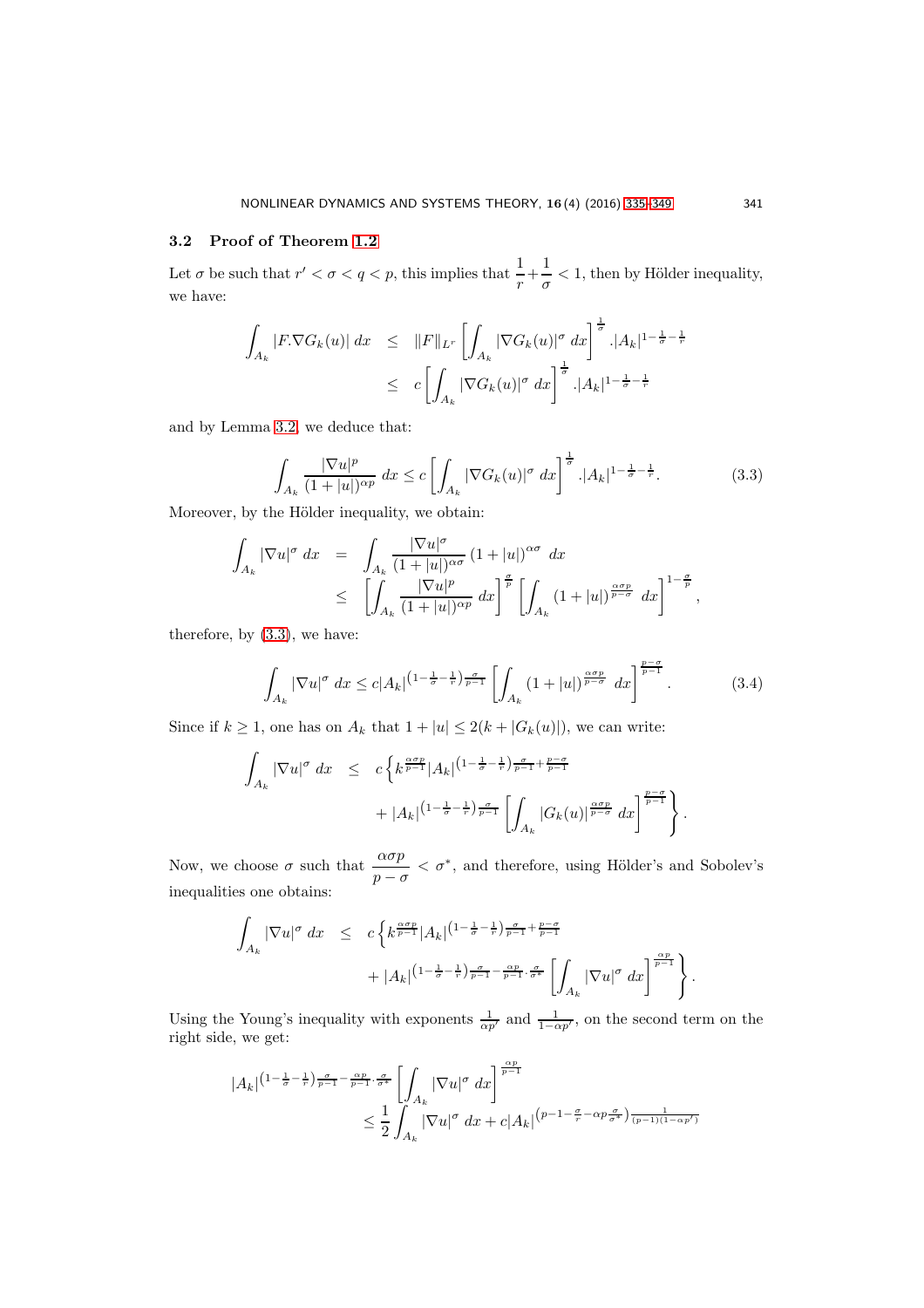so that we have:

<span id="page-7-0"></span>
$$
\int_{A_k} |\nabla u|^{\sigma} dx \le c \left\{ k^{\frac{\alpha \sigma p}{p-1}} |A_k|^{1 - \frac{\sigma}{r(p-1)}} + |A_k|^{(p-1 - \frac{\sigma}{r} - \alpha p \frac{\sigma}{\sigma^*})} \frac{1}{(p-1)(1 - \alpha p')} \right\}.
$$
\n(3.5)

As can be seen by means of straightforward calculations, the assumptions on  $r$  and  $\alpha$ , imply that:

$$
1 - \frac{\sigma}{r(p-1)} < \left(p - 1 - \frac{\sigma}{r} - \alpha p \frac{\sigma}{\sigma^*}\right) \frac{1}{(p-1)(1 - \alpha p')}.
$$

Moreover, since u belongs to  $W_0^{1,q}(\Omega)$ , we have that  $|A_k|$  tends to zero as k tends to infinity, thus there exists  $k_0$  such that if  $k \geq k_0$ , we have:

$$
|A_k|^{(p-1-\frac{\sigma}{r}-\alpha p\frac{\sigma}{\sigma^*})\frac{1}{(p-1)(1-\alpha p')}}<|A_k|^{1-\frac{\sigma}{r(p-1)}}
$$

and so [\(3](#page-7-0).5) implies that:

$$
\int_{A_k} |\nabla u|^{\sigma} dx \leq c k^{\frac{\alpha \sigma p}{p-1}} |A_k|^{1-\frac{\sigma}{r(p-1)}} \quad \forall \ k \geq k_0.
$$

It is easy to see that  $1 - \frac{\sigma}{r(p-1)} - \frac{\sigma}{\sigma^3}$  $\frac{\sigma}{\sigma^*} > 0$  since  $r > \frac{N}{p-1}$  $\frac{N}{p-1}$  and  $\frac{\alpha p}{p-1}$  belongs to  $(0,1)$ since  $0 < \alpha < \frac{1}{4}$ 

 $\frac{1}{p'}$ .

Thus, by Lemma [3.1](#page-5-2) u belongs to  $L^{\infty}(\Omega)$ . On the other hand,

$$
\int_{\Omega} \frac{|\nabla u|^p}{(1+|u|)^{\alpha p}} dx \le \int_{\Omega} F.\nabla u dx < +\infty.
$$

The  $L^{\infty}(\Omega)$  estimate implies that:

$$
\frac{1}{(1+\|u\|_{L^{\infty}(\Omega)})^{\alpha p}} \int_{\Omega} |\nabla u|^p dx \le \int_{\Omega} \frac{|\nabla u|^p}{(1+|u|)^{\alpha p}} dx \le c
$$

and so u belongs to  $W_0^{1,p}(\Omega)$ .

Theorem [1.3](#page-1-1) is proved.

**Remark 3.1** Observe that the condition  $\frac{\alpha \sigma p}{p - \sigma} < \sigma^*$  is equivalent to  $\sigma < q$ .

### 4 Summability of Unbounded Minima

This section will be devoted to the proof of Theorems [1](#page-3-0).3 and [1](#page-3-1).4. We begin with technical results, which will be used later.

### 4.1 Preliminary lemmas

**Lemma 4.1.** Let u be the minima of I in  $W_0^{1,q}(\Omega)$ , then for all  $k \in \mathbb{N}$ , we have:

<span id="page-7-1"></span>
$$
\int_{B_k} \frac{|\nabla u|^p}{(1+|u|)^{\alpha p}} dx \le \frac{c}{1+k} \int_{A_k} F.\nabla u dx + \int_{B_k} F.\nabla u dx,
$$
\n(4.1)

where  $A_k$  and  $B_k$  are as in (1.[8\)](#page-2-1).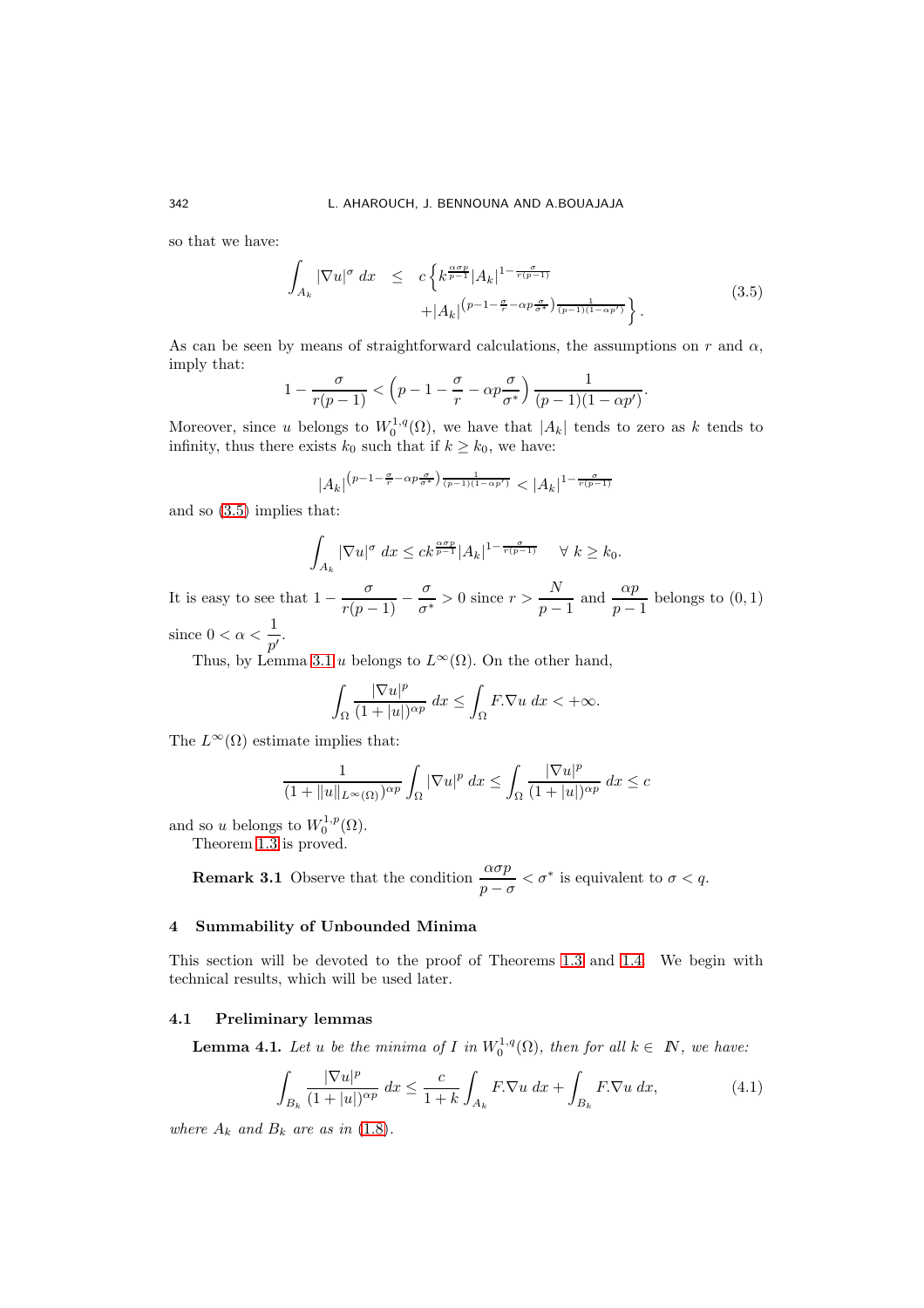## Proof.

- If  $k = 0$ , the result is trivial since u is minimum of I.
- Let  $k > 0$ , we take  $v = u T_1(u T_k(u))$  as test function in [\(3](#page-5-0).1), we obtain:

$$
\int_{\Omega} \frac{|\nabla u|^p}{(1+|u|)^{\alpha p}} dx - \int_{\Omega} F.\nabla u dx \le \int_{\Omega} \frac{|\nabla v|^p}{(1+|v|)^{\alpha p}} dx - \int_{\Omega} F.\nabla v dx
$$

which implies that:

$$
\int_{\Omega} \frac{|\nabla u|^p}{(1+|u|)^{\alpha p}} dx - \int_{\Omega} \frac{|\nabla v|^p}{(1+|v|)^{\alpha p}} dx \le \int_{B_k} F.\nabla u dx
$$

and by definition of  $v$ , we deduce that:

$$
\int_{B_k} \frac{|\nabla u|^p}{(1+|u|)^{\alpha p}} dx + \int_{A_{k+1}} \frac{|\nabla u|^p}{(1+|u|)^{\alpha p}} dx - \int_{A_{k+1}} \frac{|\nabla u|^p}{(1+|v|)^{\alpha p}} dx \le \int_{B_k} F.\nabla u dx
$$

and then

<span id="page-8-0"></span>
$$
\int_{B_k} \frac{|\nabla u|^p}{(1+|u|)^{\alpha p}} dx \leq \int_{A_{k+1}} |\nabla u|^p \left\{ \frac{1}{(1+|v|)^{\alpha p}} - \frac{1}{(1+|u|)^{\alpha p}} \right\} dx \n+ \int_{B_k} F.\nabla u dx \n\leq \int_{A_{k+1}} |\nabla u|^p \frac{(1+|u|)^{\alpha p} - (1+|v|)^{\alpha p}}{(1+|v|)^{\alpha p}(1+|u|)^{\alpha p}} dx \n+ \int_{B_k} F.\nabla u dx.
$$
\n(4.2)

Since  $|v| = |u| - 1$  on  $A_{k+1}$ , we easily obtain that there exists a positive constant c such that

$$
(1+|u|)^{\alpha p} - (1+|v|)^{\alpha p} \le c(1+|v|)^{\alpha p-1}.
$$

Thus (4.[2\)](#page-8-0) becomes

$$
\int_{B_k} \frac{|\nabla u|^p}{(1+|u|)^{\alpha p}} \, dx \le c \int_{A_{k+1}} \frac{|\nabla u|^p}{(1+|v|)(1+|u|)^{\alpha p}} \, dx + \int_{B_k} F.\nabla u \, dx.
$$

Since  $|v| \geq k$  on  $A_{k+1}$ , we have:

$$
\int_{B_k} \frac{|\nabla u|^p}{(1+|u|)^{\alpha p}} \, dx \le \frac{c}{1+k} \int_{A_{k+1}} \frac{|\nabla u|^p}{(1+|u|)^{\alpha p}} \, dx + \int_{B_k} F.\nabla u \, dx.
$$

Using  $(3.2)$  $(3.2)$  we thus obtain  $(4.1)$  $(4.1)$ .

<span id="page-8-2"></span>**Lemma 4.2** Let u be the minima of I in  $W_0^{1,q}(\Omega)$ , then for all  $\gamma \geq 1$ , we have:

<span id="page-8-1"></span>
$$
\int_{\Omega} |\nabla u|^p |u|^{p(\gamma - 1)} dx \le c_1 + c_2 \int_{\Omega} |F|^{p'} |u|^{p(\alpha p' + \gamma - 1)} dx,
$$
\n(4.3)

where  $c_1$  and  $c_2$  are two positive constants.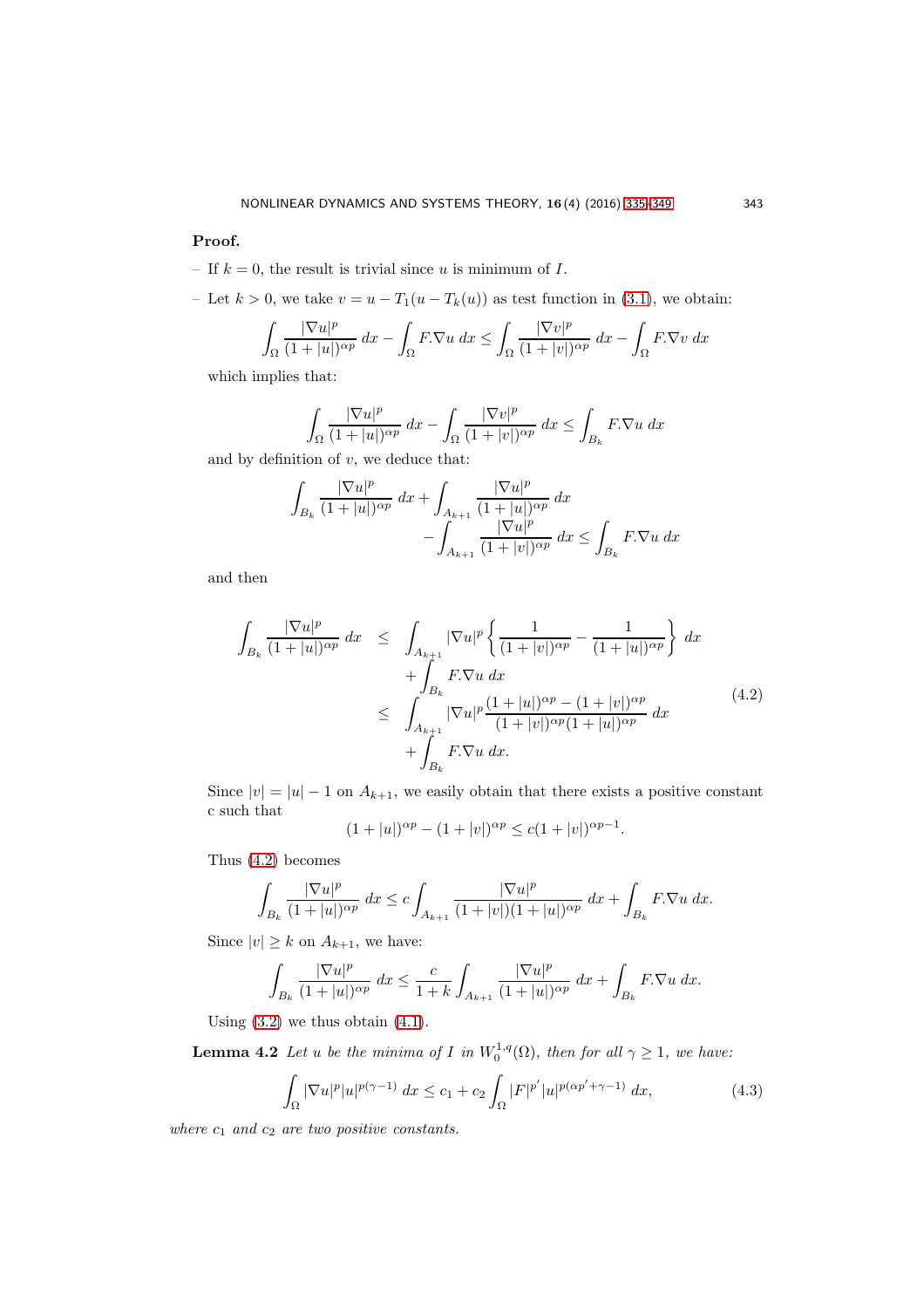**Proof.** Let  $\gamma \geq 1$ , we have:

$$
\int_{\Omega} |\nabla u|^p |u|^{p(\gamma-1)} dx = \sum_{k=0}^{+\infty} \int_{B_k} |\nabla u|^p |u|^{p(\gamma-1)} dx
$$
\n
$$
\leq \sum_{k=0}^{+\infty} \int_{B_k} |\nabla u|^p (1+k)^{p(\gamma-1)} dx
$$
\n
$$
\leq c \sum_{k=0}^{+\infty} \int_{B_k} \frac{|\nabla u|^p}{(1+|u|)^{\alpha p}} (1+k)^{p(\gamma-1)+\alpha p} dx.
$$
\n(4.4)

Thus, by (4.[1\)](#page-7-1) we obtain:

<span id="page-9-0"></span>
$$
\int_{\Omega} |\nabla u|^p |u|^{p(\gamma-1)} dx \leq c \sum_{k=0}^{+\infty} (1+k)^{p(\gamma-1)+\alpha p-1} \int_{A_k} |F| |\nabla u| dx \n+ c \sum_{k=0}^{+\infty} (1+k)^{p(\gamma-1)+\alpha p} \int_{B_k} |F| |\nabla u| dx.
$$
\n(4.5)

Observe that, for  $k \in \mathbb{N}$ , we have:

<span id="page-9-1"></span>
$$
\int_{A_k} |F| |\nabla u| \, dx = \sum_{h=k}^{+\infty} \int_{B_h} |F| |\nabla u| \, dx. \tag{4.6}
$$

Hence,

$$
\sum_{k=0}^{+\infty} (1+k)^{p(\gamma-1)+\alpha p-1} \int_{A_k} |F|. |\nabla u| \, dx
$$
\n
$$
= \sum_{k=0}^{+\infty} (1+k)^{p(\gamma-1)+\alpha p-1} \sum_{h=k}^{+\infty} \int_{B_h} |F|. |\nabla u| \, dx. \tag{4.7}
$$

Therefore, changing the order of summation, and recalling that:

<span id="page-9-2"></span>
$$
\sum_{k=0}^{h} k^{l} \le c(1+h)^{l+1}
$$
\n(4.8)

with  $c = c(l)$ , we have:

$$
\sum_{k=0}^{+\infty} (1+k)^{p(\gamma-1)+\alpha p-1} \int_{A_k} |F| |\nabla u| \, dx
$$
\n
$$
= \sum_{h=0}^{+\infty} \sum_{k=0}^{h} (1+k)^{p(\gamma-1)+\alpha p-1} \int_{B_h} |F| |\nabla u| \, dx \qquad (4.9)
$$
\n
$$
= \sum_{h=0}^{+\infty} (1+h)^{p(\gamma-1)+\alpha p} \int_{B_h} |F| |\nabla u| \, dx.
$$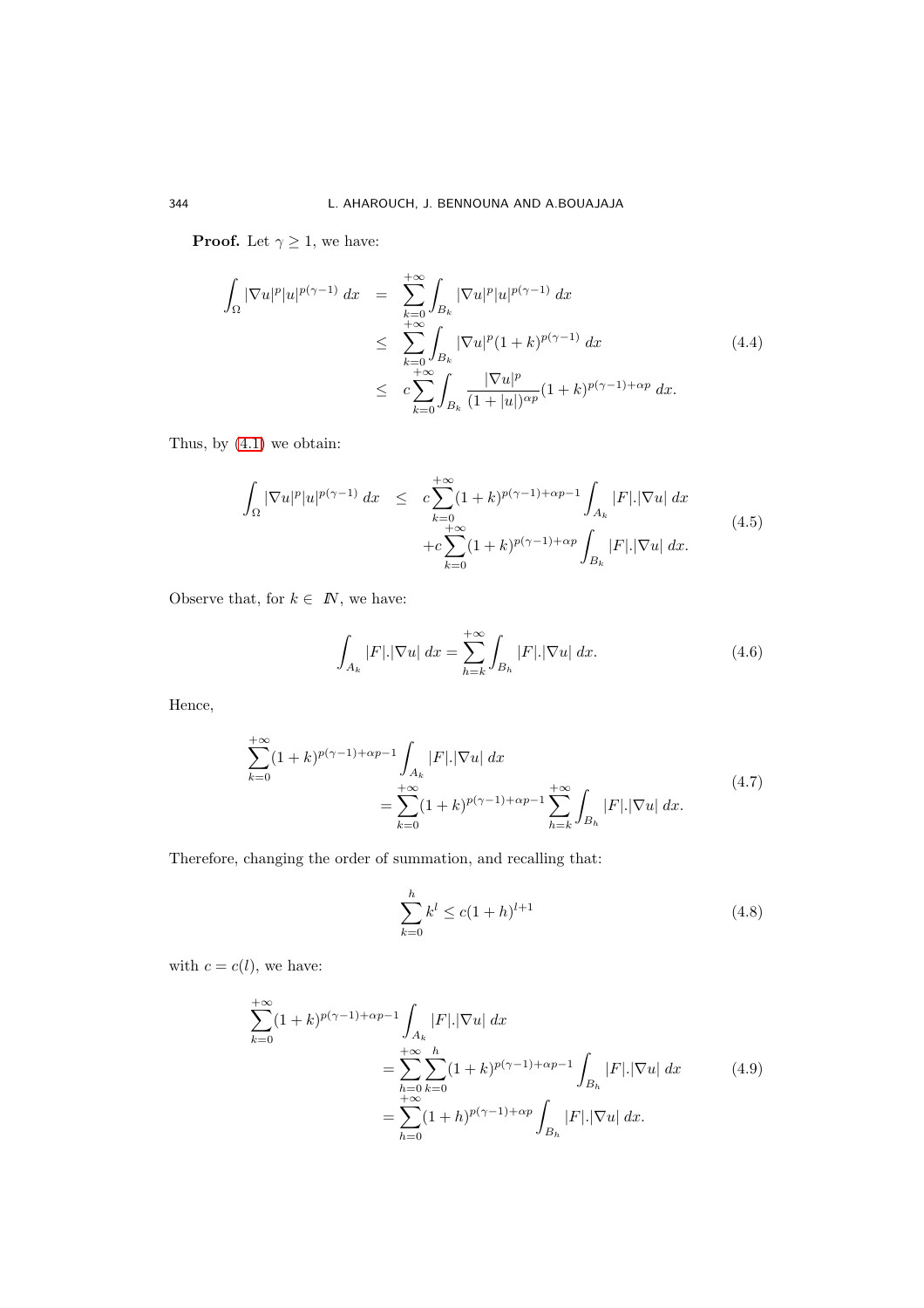We obtain from  $(4.5)$  that:

$$
\int_{\Omega} |\nabla u|^p |u|^{p(\gamma-1)} dx \leq c \sum_{k=0}^{+\infty} (1+k)^{p(\gamma-1)+\alpha p} \int_{B_k} |F| |\nabla u| dx
$$
  
\n
$$
\leq c \sum_{k=0}^{+\infty} \int_{B_k} |F| |\nabla u|(1+|u|)^{p(\gamma-1)+\alpha p} dx
$$
  
\n
$$
\leq c \int_{\Omega} |F| |\nabla u| dx + c \int_{\Omega} |F| |\nabla u| |u|^{p(\gamma-1)+\alpha p} dx.
$$

By Young's inequality and the fact that  $\Box$ Ω  $|F|.|\nabla u| dx < +\infty$ , we deduce [\(4](#page-8-1).3).

**Lemma 4.3** Let  $\lambda > 0$  and let  $u \in W_0^{1,q}(\Omega)$  be the minimum of I, then we have:

$$
\int_{\Omega} \frac{|\nabla u|^p}{(1+|u|)^{\lambda}} dx \le c \int_{\Omega} |F|^{p'} (1+|u|)^{\alpha p p' - \lambda} dx.
$$
\n(4.10)

**Proof.** Let  $\lambda > 0$  and let  $u \in W_0^{1,q}(\Omega)$  be the minimum of I, we have:

$$
\int_{\Omega} \frac{|\nabla u|^p}{(1+|u|)^{\lambda}} dx = \int_{\Omega} \frac{|\nabla u|^p}{(1+|u|)^{\alpha p}} (1+|u|)^{\alpha p-\lambda} dx dx
$$
\n
$$
\leq c \sum_{k=0}^{+\infty} (1+k)^{\alpha p-\lambda} \int_{B_k} \frac{|\nabla u|^p}{(1+|u|)^{\alpha p}} dx \tag{4.11}
$$

and this implies, by (4.[1\)](#page-7-1) that:

<span id="page-10-0"></span>
$$
\int_{\Omega} \frac{|\nabla u|^p}{(1+|u|)^{\lambda}} dx \leq c \sum_{k=0}^{+\infty} (1+k)^{\alpha p - \lambda - 1} \int_{A_k} |F| |\nabla u| dx
$$
\n
$$
+ c \sum_{k=0}^{+\infty} (1+k)^{\alpha p - \lambda} \int_{B_k} |F| |\nabla u| dx.
$$
\n(4.12)

Using [\(4](#page-9-1).6) one has

$$
\sum_{k=0}^{+\infty} (1+k)^{\alpha p - \lambda - 1} \int_{A_k} |F|. |\nabla u| \, dx
$$
  
= 
$$
\sum_{k=0}^{+\infty} (1+k)^{\alpha p - \lambda - 1} \sum_{h=k}^{+\infty} \int_{B_h} |F|. |\nabla u| \, dx.
$$

Changing the order of summation and using [\(4](#page-9-2).8), we have:

<span id="page-10-1"></span>
$$
\sum_{k=0}^{+\infty} (1+k)^{\alpha p - \lambda - 1} \int_{A_k} |F| |\nabla u| dx
$$
\n
$$
\leq \sum_{k=0}^{+\infty} (1+k)^{\alpha p - \lambda} \int_{B_k} |F| |\nabla u| dx.
$$
\n(4.13)

Combining  $(4.12)$  $(4.12)$  and  $(4.13)$  $(4.13)$ , we get: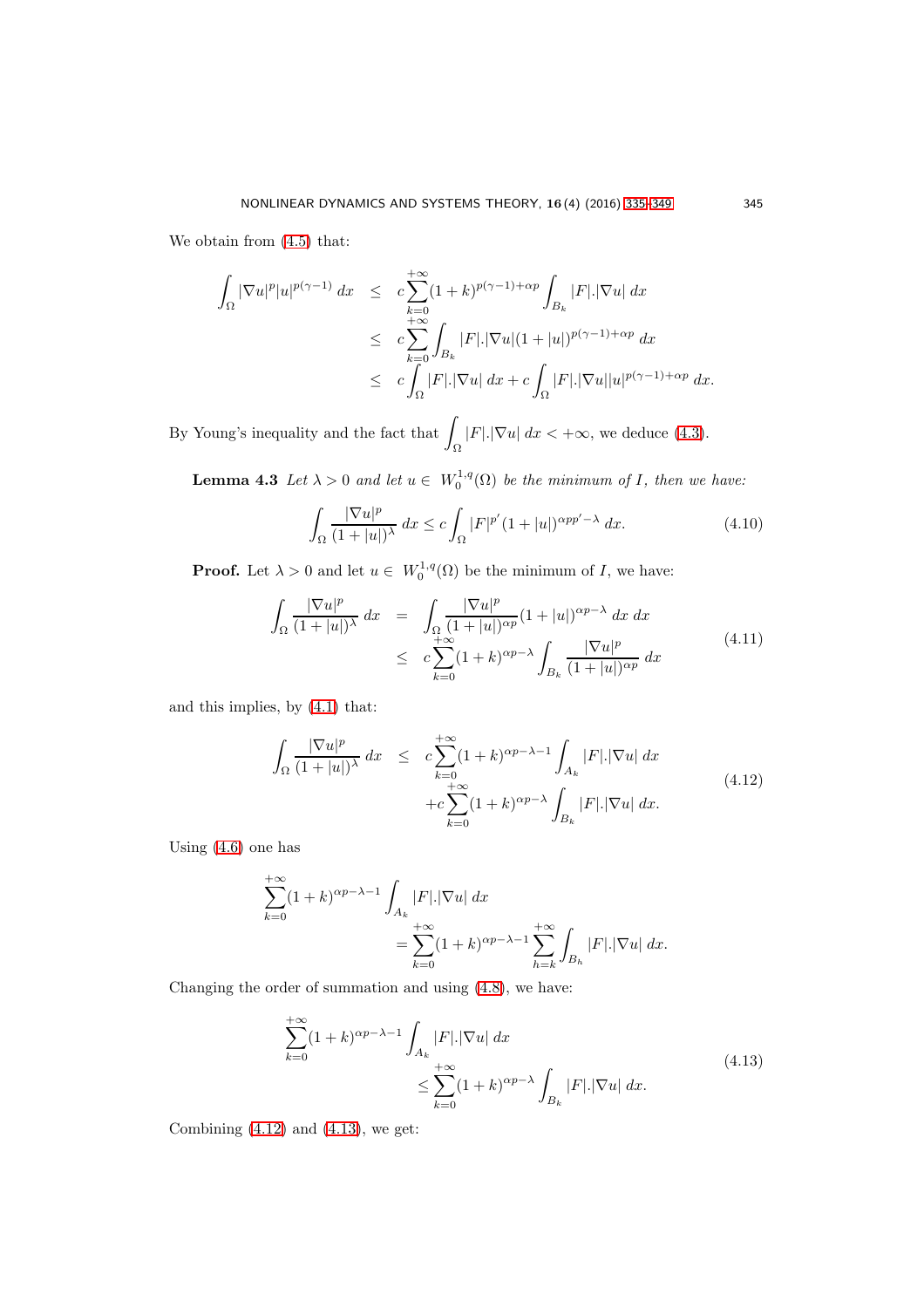$$
\int_{\Omega} \frac{|\nabla u|^p}{(1+|u|)^{\lambda}} dx \leq c \sum_{k=0}^{+\infty} (1+k)^{\alpha p-\lambda} \int_{B_k} |F| |\nabla u| dx
$$
  
\n
$$
\leq c \sum_{k=0}^{+\infty} \int_{B_k} |F| |\nabla u|(1+|u|)^{\alpha p-\lambda} dx
$$
  
\n
$$
\leq c \int_{\Omega} |F| |\nabla u|(1+|u|)^{\alpha p-\lambda} dx.
$$

Now, the Young's inequality implies that:

<span id="page-11-0"></span>
$$
\int_{\Omega} \frac{|\nabla u|^p}{(1+|u|)^{\lambda}} dx \leq c \int_{\Omega} |F|^{p'} (1+|u|)^{\alpha p p' - \lambda} dx.
$$

# 4.2 Proof of Theorem [1.3](#page-3-0)

We begin with the following technical lemma.

**Lemma 4.4** Let 
$$
\gamma = \frac{(1 - \alpha p')(r(p-1))^*}{p^*}
$$
, we have  
\n*i)*  $s = \gamma p^* = \frac{pr(\alpha p' + \gamma - 1)}{r - p'}$   
\n*ii)*  $\gamma \ge 1$  *if and only if*  $r \ge \frac{Np'}{N - \alpha p'(N - p)}$   
\n*iii)*  $1 - \frac{p'}{r} < \frac{p}{p^*}$  *if and only if*  $r < \frac{N}{p - 1}$ .  
\n**Theorem 4.1** Under the hypotheses of Theorem 1'

Theorem 4.[1](#page-3-0) Under the hypotheses of Theorem 1.3, we have the following estimations

$$
i) \int_{\Omega} |u|^s dx \le c_3,
$$
  

$$
ii) \int_{\Omega} |\nabla u|^p dx \le c_4,
$$

where  $c_3$  and  $c_4$  are two positive constants.

# Proof.

i) We have, by Lemmas [4](#page-8-2).2, 4.[4](#page-11-0) and Sobolev embedding

<span id="page-11-1"></span>
$$
\left(\int_{\Omega} |u|^{s} dx\right)^{\frac{p}{p^{*}}} = \left(\int_{\Omega} |u|^{\gamma p^{*}} dx\right)^{\frac{p}{p^{*}}} \leq \int_{\Omega} |\nabla u|^{p} |u|^{p(\gamma-1)} dx
$$
\n
$$
\leq c + \int_{\Omega} |F|^{p'} |u|^{p(\alpha p' + \gamma - 1)} dx.
$$
\n(4.14)

Applying the Holder inequality, we obtain:

$$
\left(\int_{\Omega}|u|^{s} dx\right)^{\frac{p}{p^{*}}} \leq \left(\int_{\Omega}|F|^{r} dx\right)^{\frac{p'}{r}} \left(\int_{\Omega}|u|^{\frac{pr(\alpha p'+\gamma-1)}{r-p'}} dx\right)^{1-\frac{p'}{r}}.
$$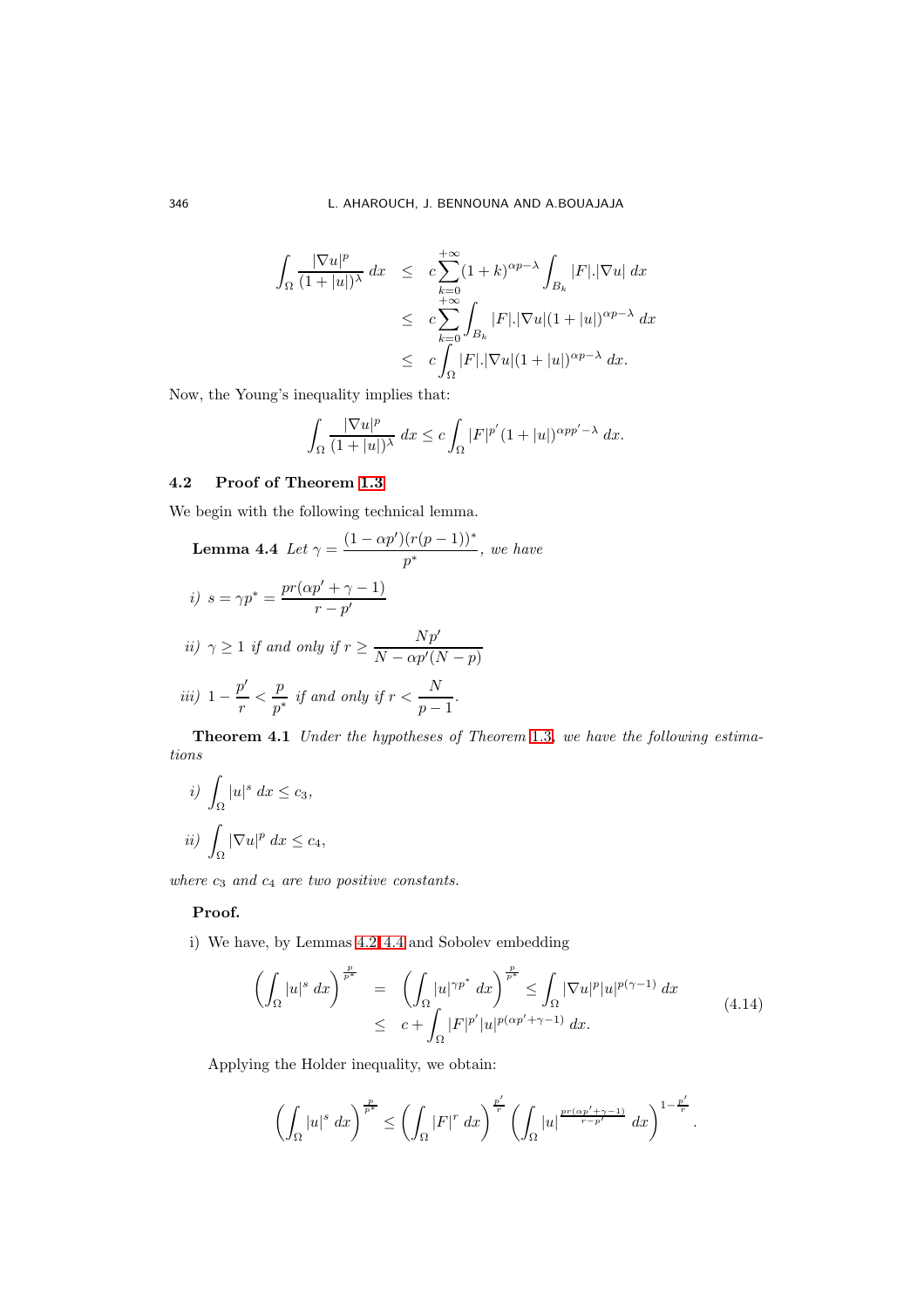Then by  $i$ ,  $iii$ ) of Lemma [4](#page-11-0).4 and Young's inequality, we deduce

$$
\int_{\Omega} |u|^s \ dx \leq c_3.
$$

ii) We have:

$$
\int_{\Omega} |\nabla u|^p dx = \int_{\{|u| \le 1\}} |\nabla u|^p dx + \int_{\{|u| \ge 1\}} |\nabla u|^p dx
$$
  
\n
$$
\le c \int_{\Omega} \frac{|\nabla u|^p}{(1+|u|)^{\alpha p}} dx + \int_{\Omega} |\nabla u|^p |u|^{p(\gamma-1)} dx
$$
  
\n
$$
\le c \int_{\Omega} |F| |\nabla u| dx + \int_{\Omega} |\nabla u|^p |u|^{p(\gamma-1)} dx
$$

and from (4.[14\)](#page-11-1), we get:

$$
\int_{\Omega} |\nabla u|^p |u|^{p(\gamma - 1)} dx \le c_4,
$$

which implies that:

<span id="page-12-0"></span>
$$
\int_{\Omega} |\nabla u|^p \ dx \leq c_5.
$$

# 4.3 Proof of Theorem [1.4](#page-3-1)

We begin with the following technical lemma.

**Lemma 4.5** Let  $\lambda = \frac{pN - r(p-1)(N - \alpha p'(N-p))}{N - r(p-1)}$ , we have the following properties :

*i)* 
$$
s = \frac{\lambda \rho}{p - \rho} = \frac{r(\alpha pp' - \lambda)}{r - p'},
$$
  
\n*ii)*  $\lambda > 0$  *if and only if*  $r < \frac{Np'}{N - \alpha p'(N - p)},$   
\n*iii)*  $\left(1 - \frac{p'}{r}\right)\frac{\rho}{p} + 1 - \frac{\rho}{p} < \frac{\rho}{s}.$ 

Theorem 4.2 Under the hypotheses of Theorem [1](#page-3-1).4, we have the following estimations:

$$
i) \int_{\Omega} |u|^s dx \le c_6,
$$
  

$$
ii) \int_{\Omega} |\nabla u|^{\rho} dx \le c_7,
$$

where  $c_6$  and  $c_7$  are two positive constants.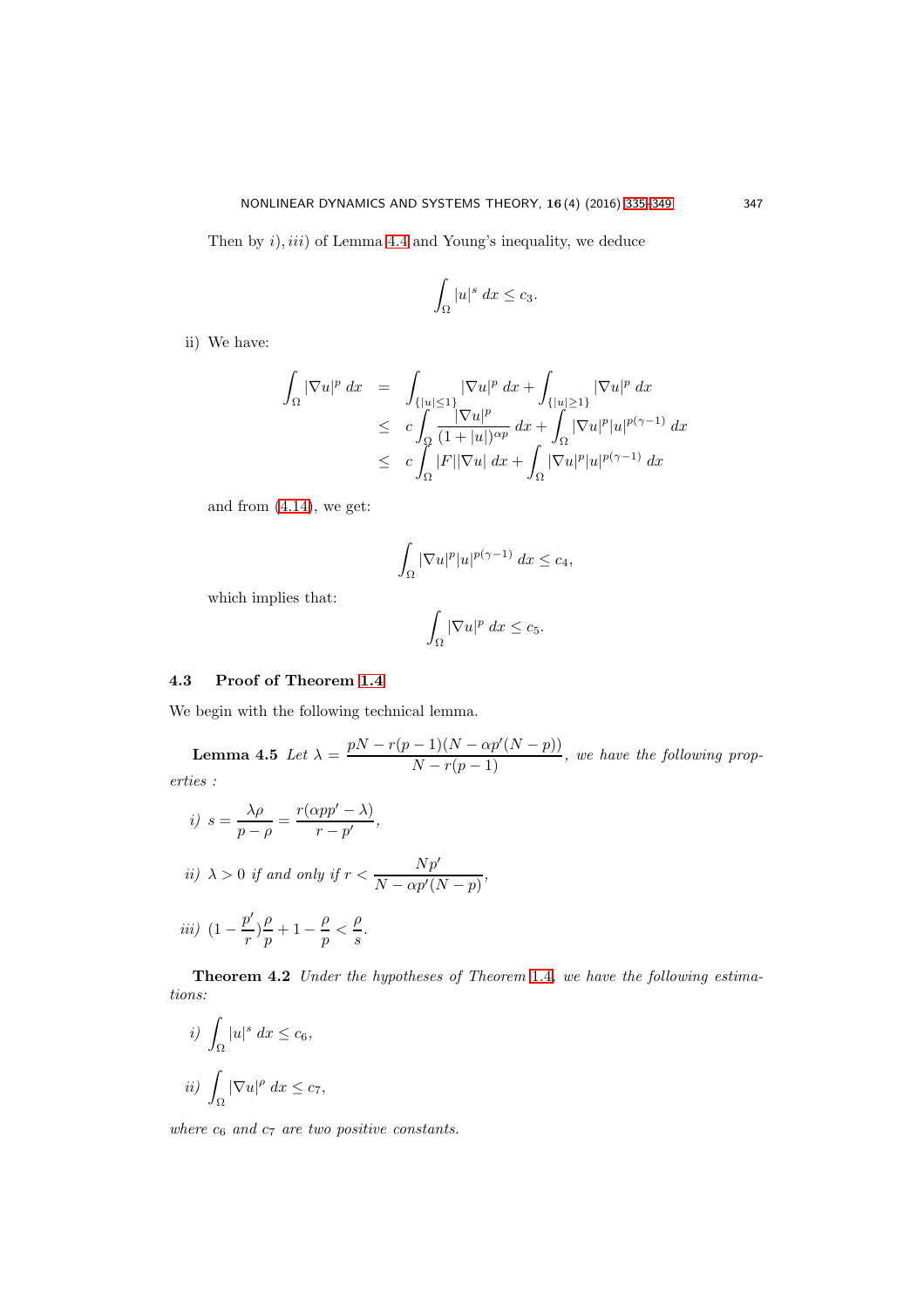**Proof.** Since  $\rho^* = s$ , we have by Sobolev embedding:

<span id="page-13-4"></span>
$$
\left(\int_{\Omega} |u|^s \, dx\right)^{\frac{\rho}{s}} = \left(\int_{\Omega} |u|^{\rho^*} \, dx\right)^{\frac{\rho}{\rho^*}} \leq c \int_{\Omega} |\nabla u|^{\rho} \, dx
$$
\n
$$
= c \int_{\Omega} \frac{|\nabla u|^{\rho}}{(1+|u|)^{\frac{\lambda \rho}{p}}}(1+|u|)^{\frac{\lambda \rho}{p}} \, dx. \tag{4.15}
$$

Applying Hölder inequality, we have:

<span id="page-13-5"></span>
$$
\left(\int_{\Omega} |u|^s \, dx\right)^{\frac{\rho}{s}} \le c \left[\int_{\Omega} \frac{|\nabla u|^p}{(1+|u|)^{\lambda}} \, dx\right]^{\frac{\rho}{p}} \left[\int_{\Omega} (1+|u|)^{\frac{\lambda p}{p-\rho}} \, dx\right]^{1-\frac{\rho}{p}}.\tag{4.16}
$$

On the other hand by Lemma 4.[2](#page-8-2) and Hölder inequality, we deduce that:

<span id="page-13-6"></span>
$$
\int_{\Omega} \frac{|\nabla u|^p}{(1+|u|)^{\lambda}} dx \le \left[ \int_{\Omega} (1+|u|)^{\frac{r(\alpha pp'-\lambda)}{r-p'}} dx \right]^{1-\frac{p'}{r}}.
$$
\n(4.17)

From  $(4.15)$  $(4.15)$ ,  $(4.16)$  $(4.16)$  and  $(4.17)$  $(4.17)$ , we get:

<span id="page-13-7"></span>
$$
\left(\int_{\Omega} |u|^s \, dx\right)^{\frac{\rho}{s}} \leq c \int_{\Omega} |\nabla u|^{\rho} \, dx
$$
\n
$$
\leq \left[\int_{\Omega} (1+|u|)^{\frac{r(\alpha pp'-\lambda)}{r-p'}} \, dx\right]^{(1-\frac{p'}{r})\frac{\rho}{p}} \times \left[\int_{\Omega} (1+|u|)^{\frac{\lambda\rho}{p-\rho}} \, dx\right]^{1-\frac{\rho}{p}} \tag{4.18}
$$

which implies, by using Lemma [4](#page-12-0).5

$$
\left(\int_{\Omega}|u|^{s} dx\right)^{\frac{\rho}{s}} \leq \left[\int_{\Omega}(1+|u|)^{s} dx\right]^{(1-\frac{p'}{r})\frac{\rho}{p}+1-\frac{\rho}{p}}.
$$

Finally, by the lemma 4.[5](#page-12-0) and Hölder inequality, we deduce that:

$$
\int_{\Omega} |u|^s \ dx \leq c_6.
$$

Therefore by (4.[18\)](#page-13-7), we also have :

$$
\int_{\Omega} |\nabla u|^{\rho} dx \leq c_7.
$$

#### <span id="page-13-2"></span><span id="page-13-0"></span>References

- [1] Boccardo, L. Contribution to the theory of quasilinear elliptic equations and applications to the minimization of integrals functions. Milano J. Math. 79 (1) (2011) 193–206.
- <span id="page-13-3"></span>[2] Boccardo, L., Crose, G. and ORSINA, L.  $W_0^{1,1}(\Omega)$  minima of noncoercive functionals. Atti Accad. Naz. Lincei Cl. Sci. Fis. Mat. Natur. Rend. Lincei (9) Mat. Appl. 22 (4) (2011) 513–523.
- <span id="page-13-1"></span>[3] Boccardo, L. and Orsina, L. Existence and regularity of minima for integral functionals noncoercive in the energy space. Ann. Scuola Norm. Sup. Pisa 25 (1997) 95–130.